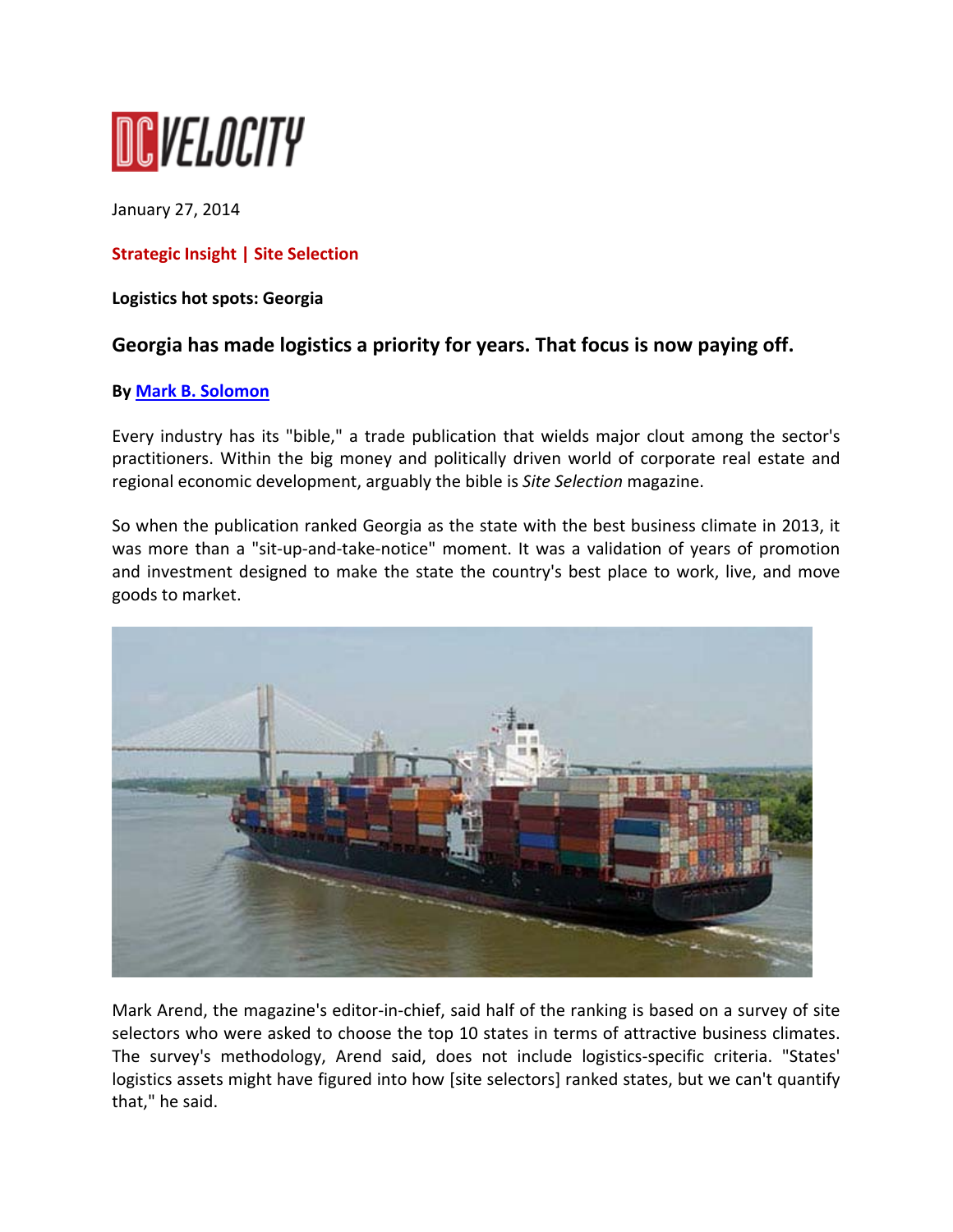Still, quality of transportation infrastructure is the second most important criterion in site selection decisions, trailing only the skills of the local workforce, according to the magazine. That plays right into Georgia's strengths. For all the elements that make the Peach State attractive—a pro‐business government, reasonable living and business costs, a temperate climate, and a topography bracketed by mountains to the west and in the center, and a seacoast on the east—perhaps no quality elevates it to the top rung in site selectors' eyes as its logistics capabilities.

Georgia offers five interstate highways, 20,000 miles of federal and state roads, and a metropolis in Atlanta that straddles the Eastern and Central time zones and is situated within two days' driving or flying time of 80 percent of all U.S. major markets. The state's "right‐to‐ work" labor climate lessens the influence of unions, a factor for businesses that might be concerned about organized labor's gaining a foothold inside a warehouse or DC. Its logistics apparatus is anchored by the Port of Savannah, the country's fourth‐busiest containerport; its sister port in nearby Brunswick that specializes in the handling of roll‐on, roll‐off cargoes like automobiles; and Hartsfield‐Atlanta International Airport, the world's busiest airport. It doesn't hurt that UPS Inc., the nation's largest transportation company, is headquartered in Atlanta and that the company's successful "We Love Logistics" advertising campaign has raised the visibility of the craft, and to a certain degree, the state's role in it.

## **HIGH‐PERFORMING PORTS**

At a harbor depth of only 42 feet, Savannah is not and will never be the deepest port on the East Coast. The state has struggled for 14 years to dredge Savannah's harbor to 47 feet; it has budgeted \$231 million for the project, but the federal government has yet to come through with the balance. The dredging project won't be completed for another two to three years at the earliest.

But what Savannah lacks in harbor depth, it makes up in a logistics network that is the envy of virtually every port on the continent. It is the only Southeast port served by the two Eastern Class I railroads, CSX Corp. and Norfolk Southern Corp. Those operations are augmented in part by the services of 25 short‐line railroads spread out across the state. Savannah's port operations are a model of efficiency, turning at 41 crane moves an hour, second only to the Port of Charleston (S.C.) with 43. Its Garden City facility is considered a jewel among the nation's terminal operations.

An agreement was reached last July to build an inland port in Cordele, Ga., about 186 miles southwest of Savannah, that will spawn a rail route mostly for agricultural products moving to and from the Garden City terminal. The Cordele facility, located about one mile from I‐75, will serve as a gateway to southwest Georgia and adjacent regions of Florida and Alabama, according to the Georgia Ports Authority. It will provide agricultural exporters with rail access to Savannah and to export markets without the cost of draying the goods from Cordele. In addition, trucks can drop off loads at Cordele and pick up arriving freight without having to make the trip to the coast.